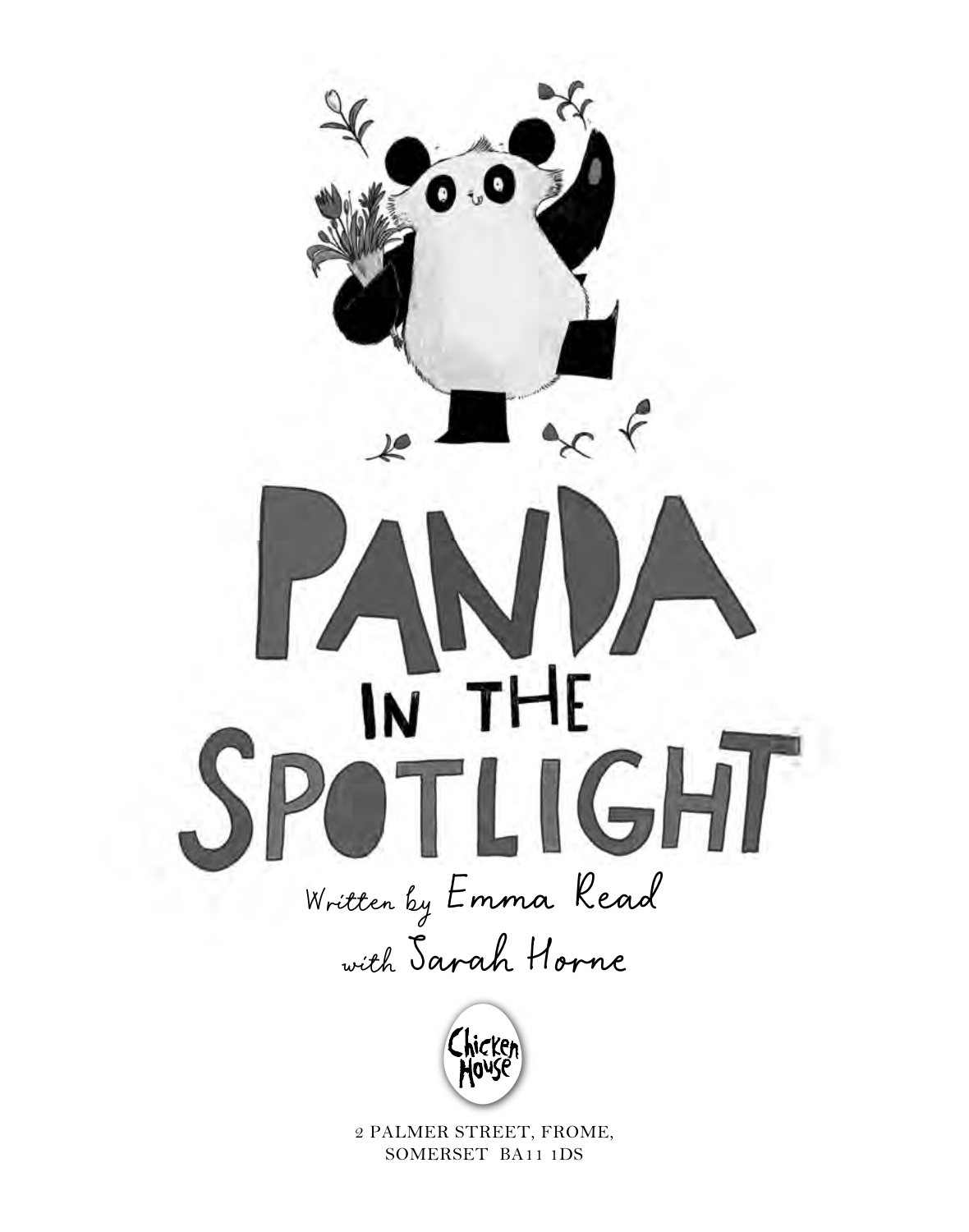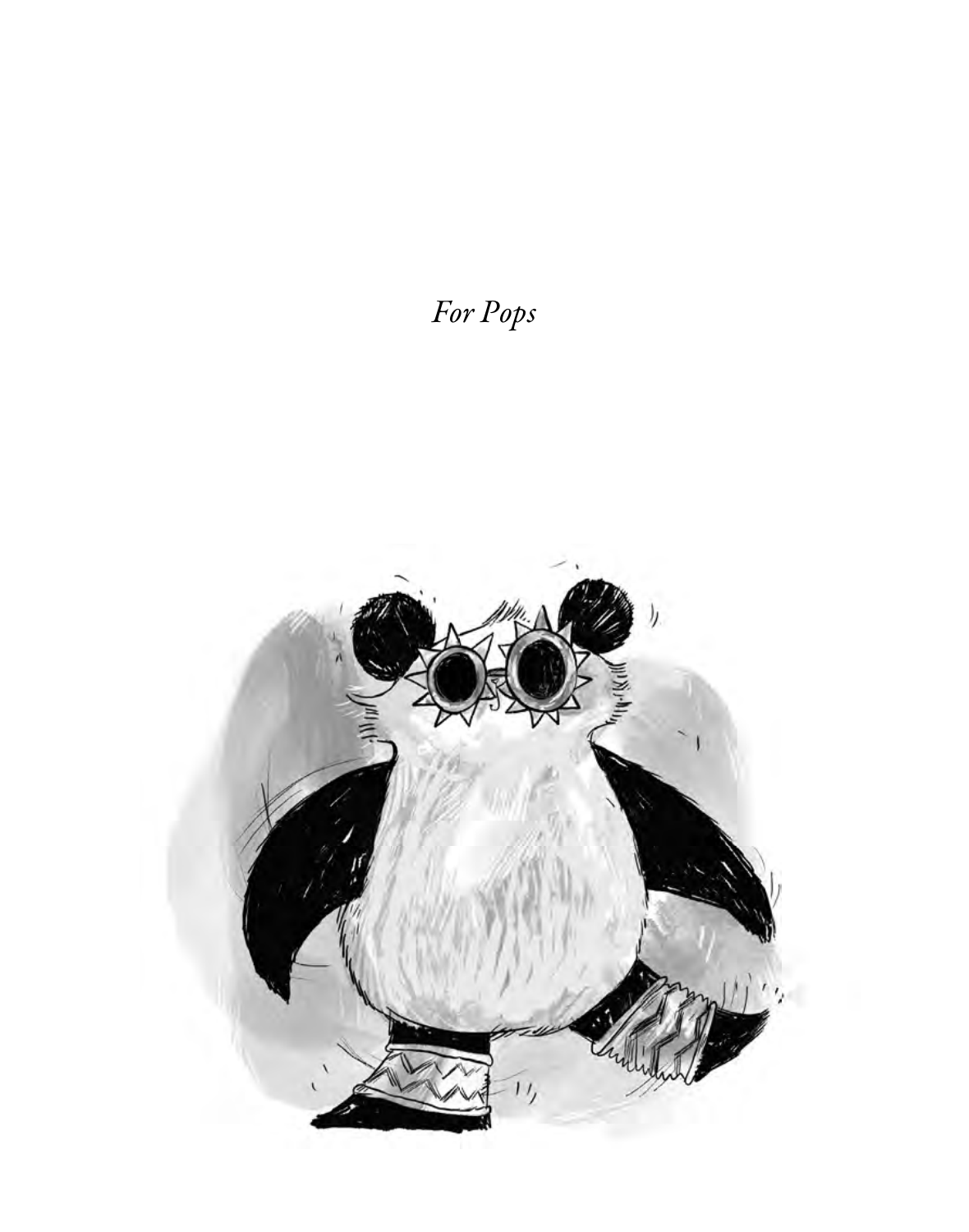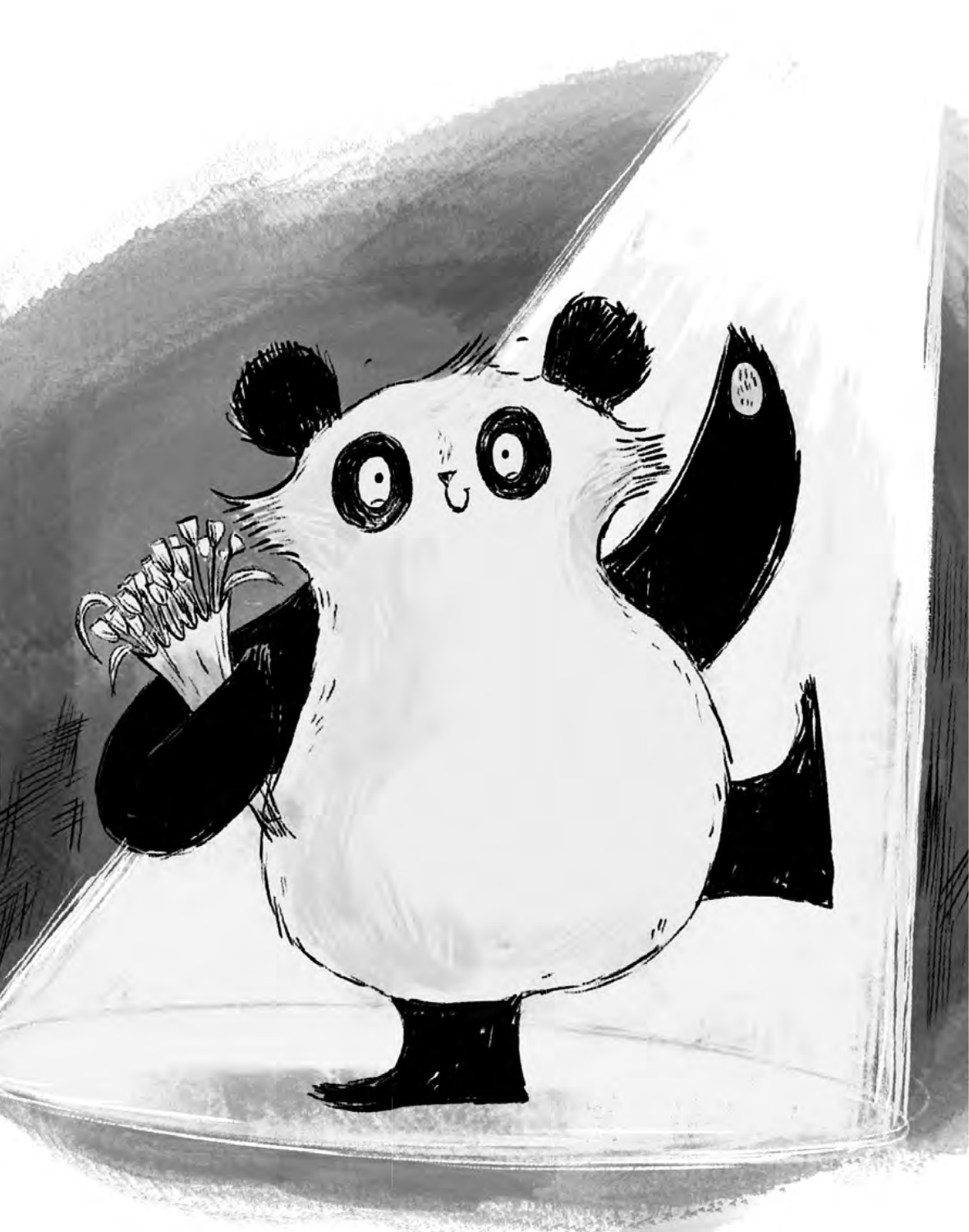

CHAPTER 1 Putting on a Show

P udding beamed from ear to furry ear as she stood in the white glow of the spotlight and took a bow. She let the applause from the audience pour over her like a warm and friendly breeze. This was Pudding's favourite part of the show – it reminded her of her days as Edinburgh Zoo's Star Attraction, where she was surrounded, day after day, by smiling faces and happy children. It filled her with the most delightful feeling – sweet,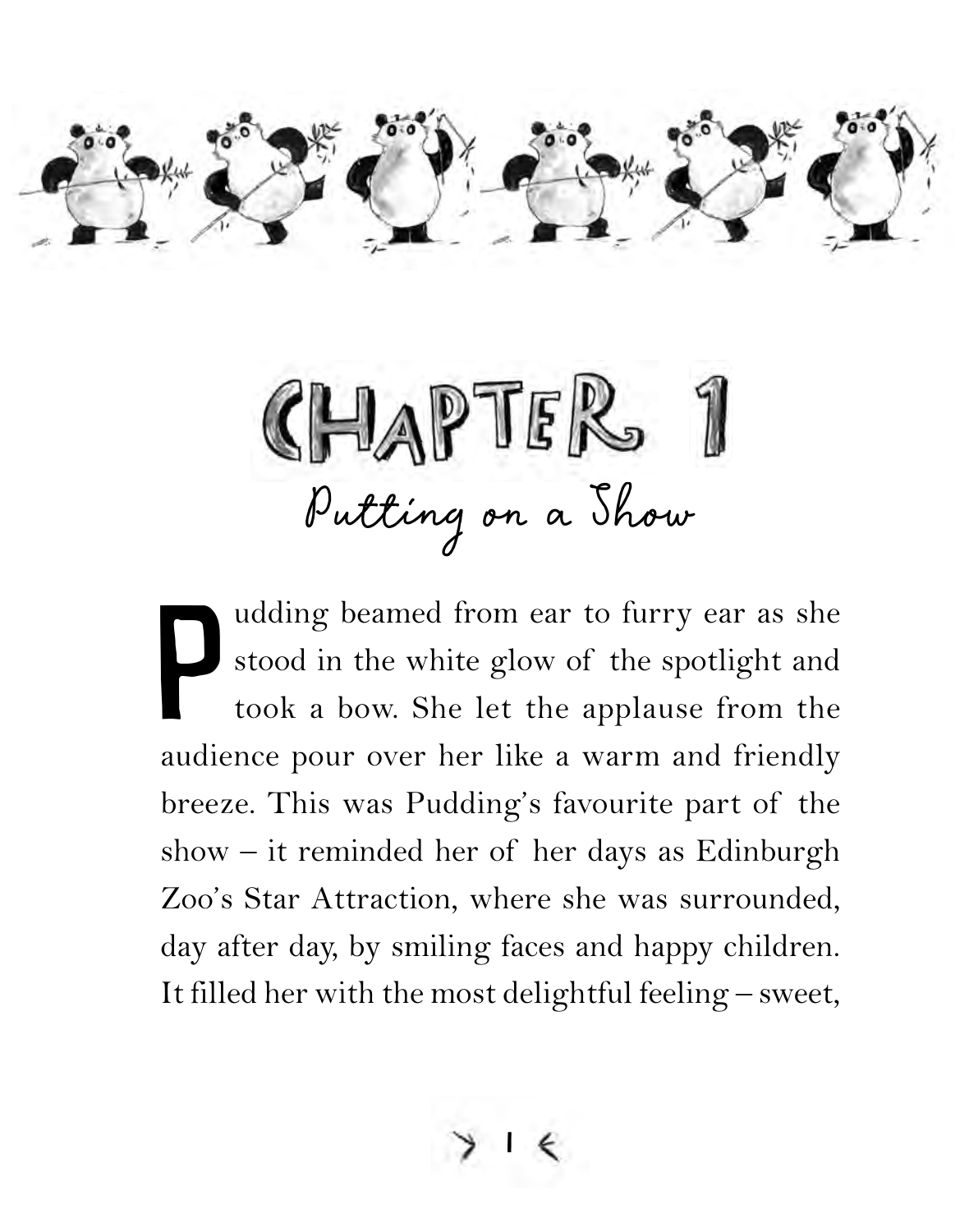just like a spoonful of sugar. She looked to her costar, Graham, who was smiling beside her.

They rose up and Graham gave her the merest nod. This was her next cue. Graham opened his arms as wide as he could and rushed forward for the biggest hug he could manage. As planned, he bounced off her fluffy tummy and fell on to the stage, on his bottom. The audience roared and Graham chuckled to himself, as he did every performance. Despite an increasingly bruised backside, the joke never got old for him.

2

Pudding scanned the crowd again, delighted at the sea of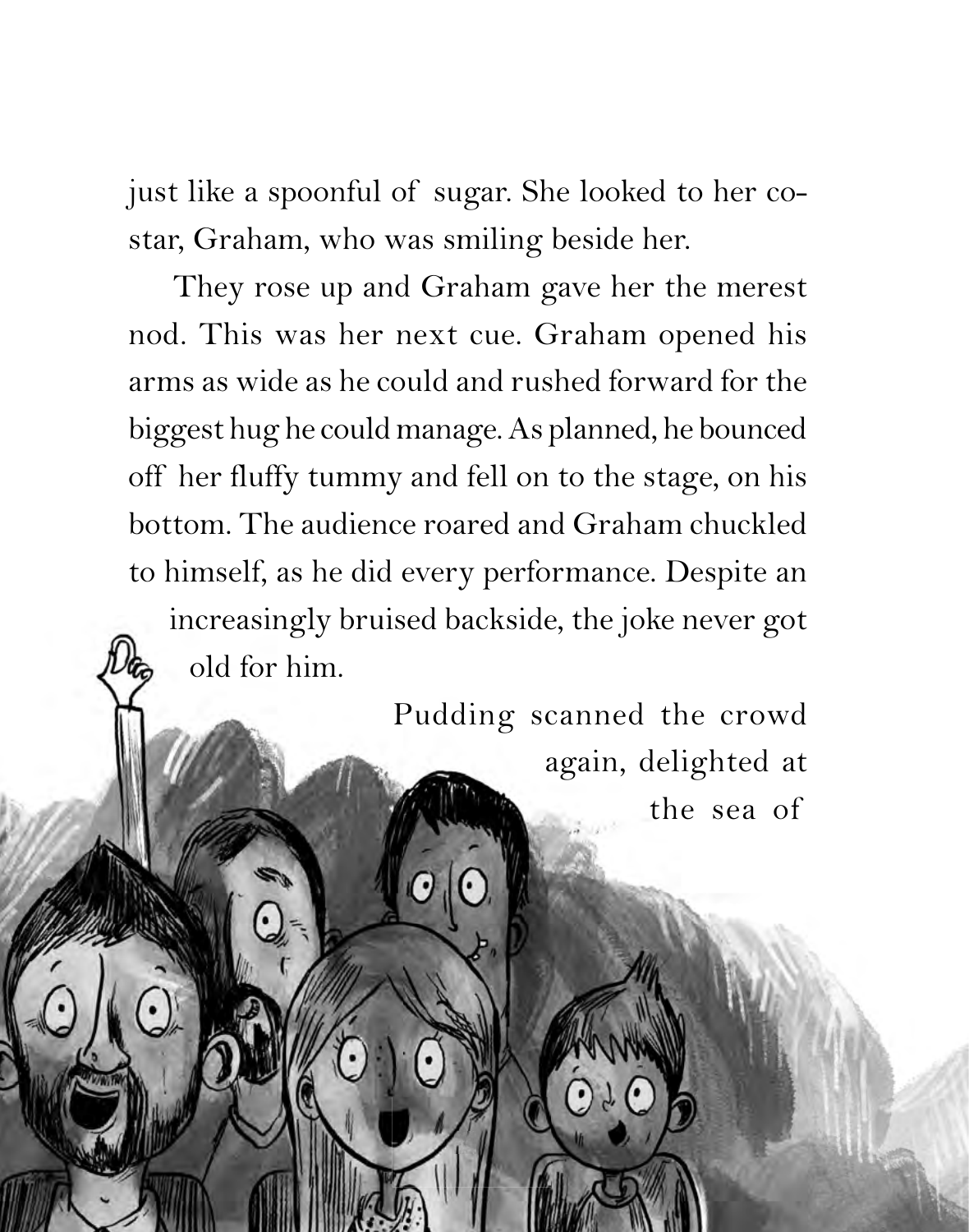happy faces, but then her eyes caught on a sharp-faced blonde woman near the front. Unlike everyone else, *she* wasn't smiling. Poor lady – Pudding wished she could wrap her in a big panda hug to cheer her up.

They took their final bow and exited stage left, as the clapping continued. Graham grinned at Pudding. 'Another encore, pet?'

'Not this time. First rule of showbiz: always leave them wanting more,' Pudding advised.

3

Back in the dressing room, Graham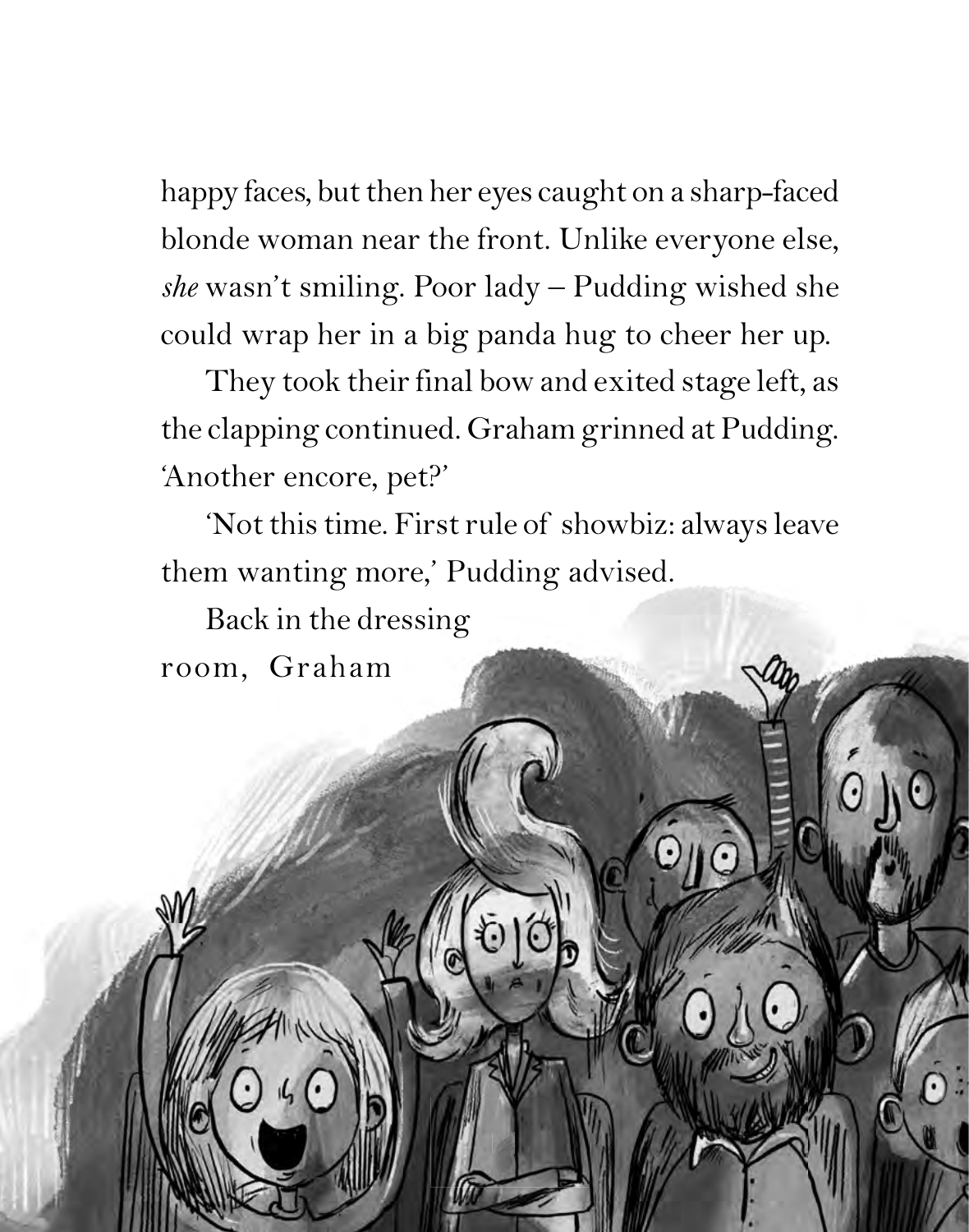grabbed a bottle of water and collapsed on to the battered old sofa. It was their second performance of the day – the theatre bosses had requested an extra matinee, because the show was so popular.

'Just gonnae close ma eyes for a moment, I'm knackered,' he said.

As Graham rested a lavender eye-mask over his face, there was a loud knock at the door.

'Excuse me, Graham and Pudding – there's a reporter to see you. From the *Edinburgh Tattle*. Penelope . . . something.' The stage manager sounded rattled. 'She's asking for an interview.'

'Och, you know we don't give interviews,' Graham said, removing the lavender eye-mask and sitting up.

Pudding peered round him into the corridor, where she recognized the sad woman from the audience, typing something on her phone with a frown. Now was her chance to cheer the poor mite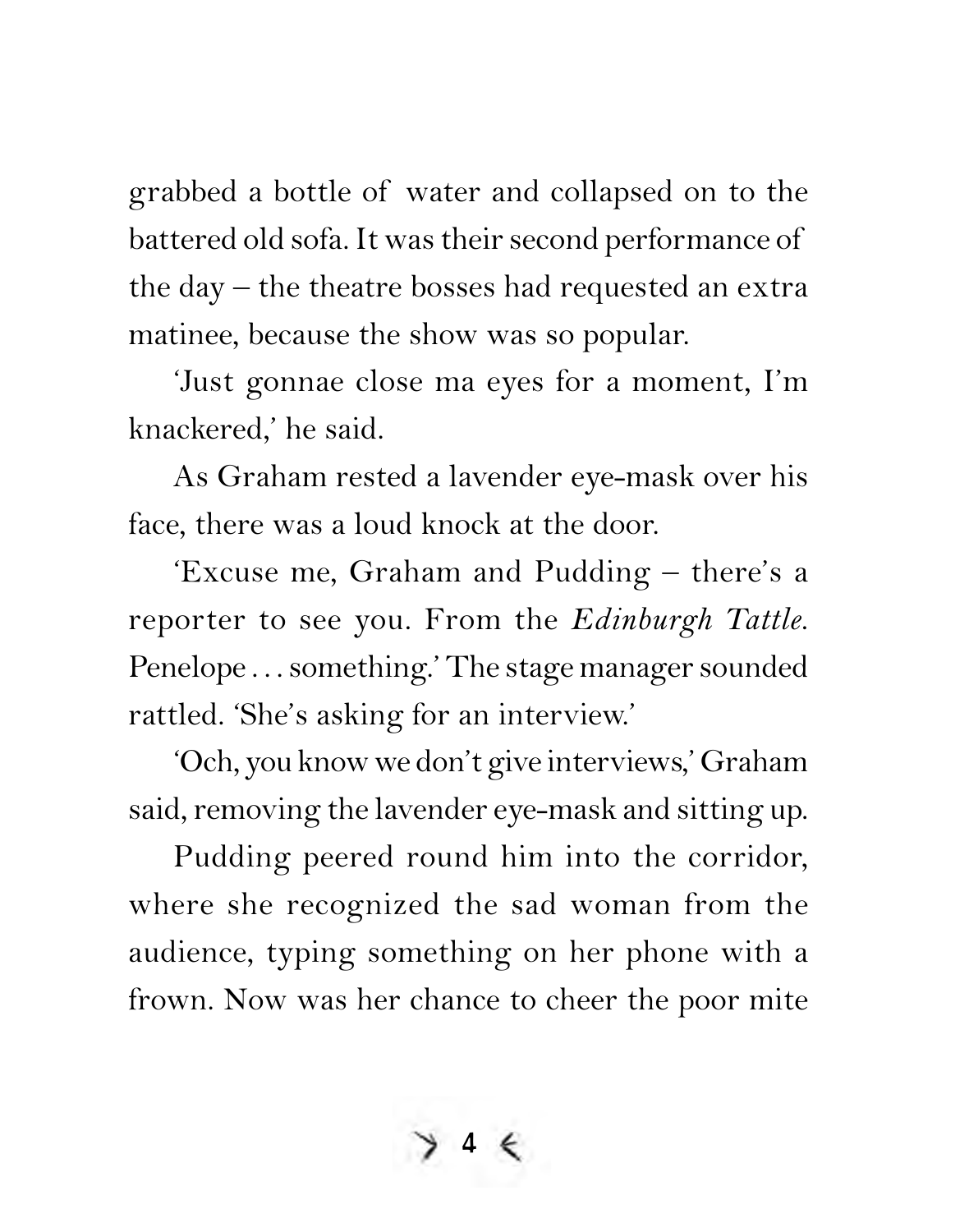up! She hated to see anyone leave the show unhappy. Pudding poked Graham in the arm.

'Ow!'

She stuck a clawed thumbs-up in front of his face and nodded furiously.

'Sorry, this reporter's very persistent,' the young man said, pushing his glasses up his nose as he glanced between Pudding and Graham. Like everyone else, he assumed Pudding was an actor in a panda suit. It was for the best – if anyone found out she was a real talking panda, let alone one who had escaped from the zoo a year ago, they'd be in big trouble – but it did mean Pudding had to keep schtum in front of anyone outside the family. 'Shall I tell her it's a no?'

Pudding shook her head at Graham sternly and thumbs-upped a second time. He blew a long breath out of his lips. 'That's all right,' he said begrudgingly. 'We'll see her for a quick natter. Just . . . give us a

 $> 5 <$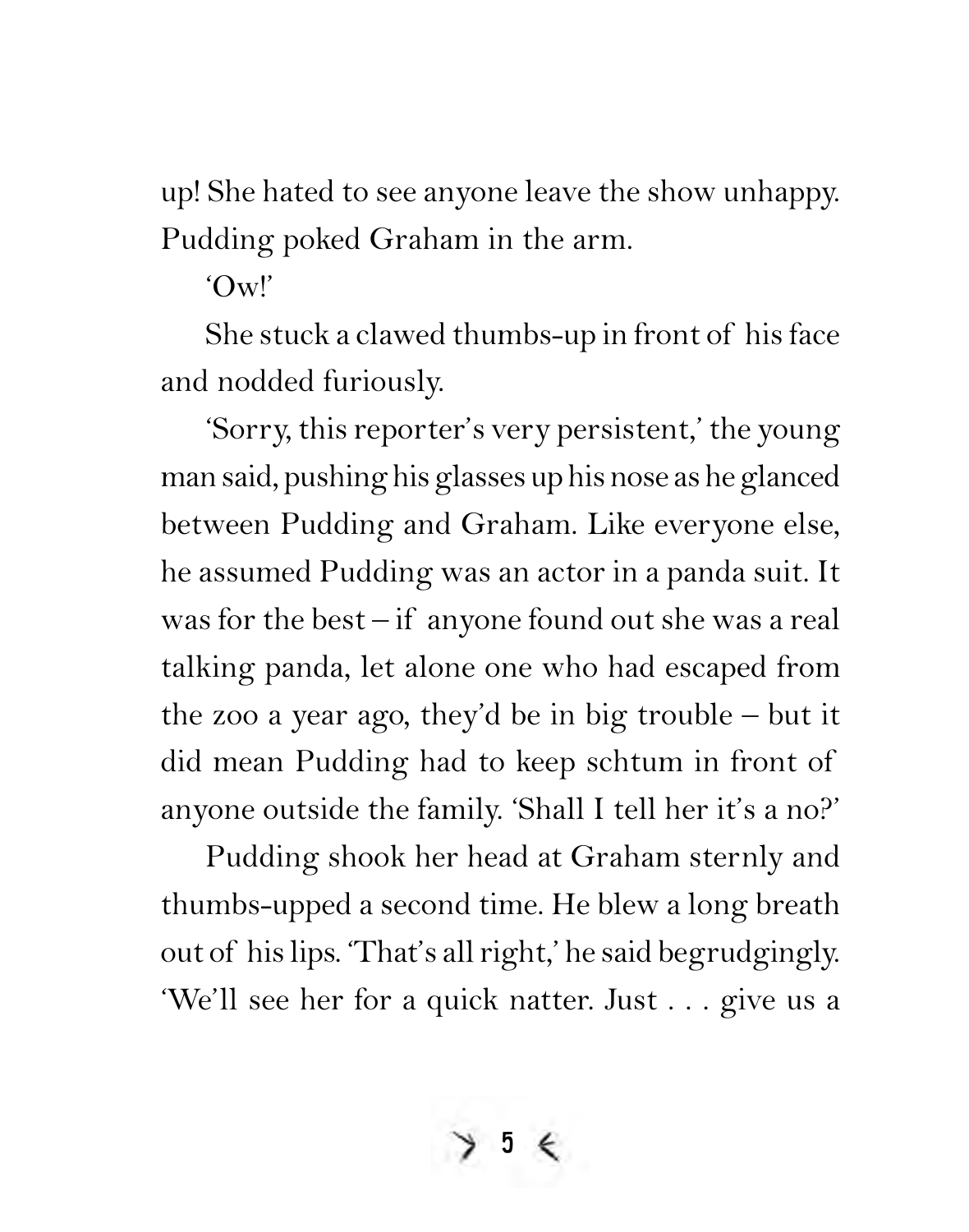couple of minutes, OK?'

'What are you playing at, Pud?' Graham said when the stage manager had left. 'Ye ken this is risky to say the least!'

'The journalist – she's really sad, Graham. I saw

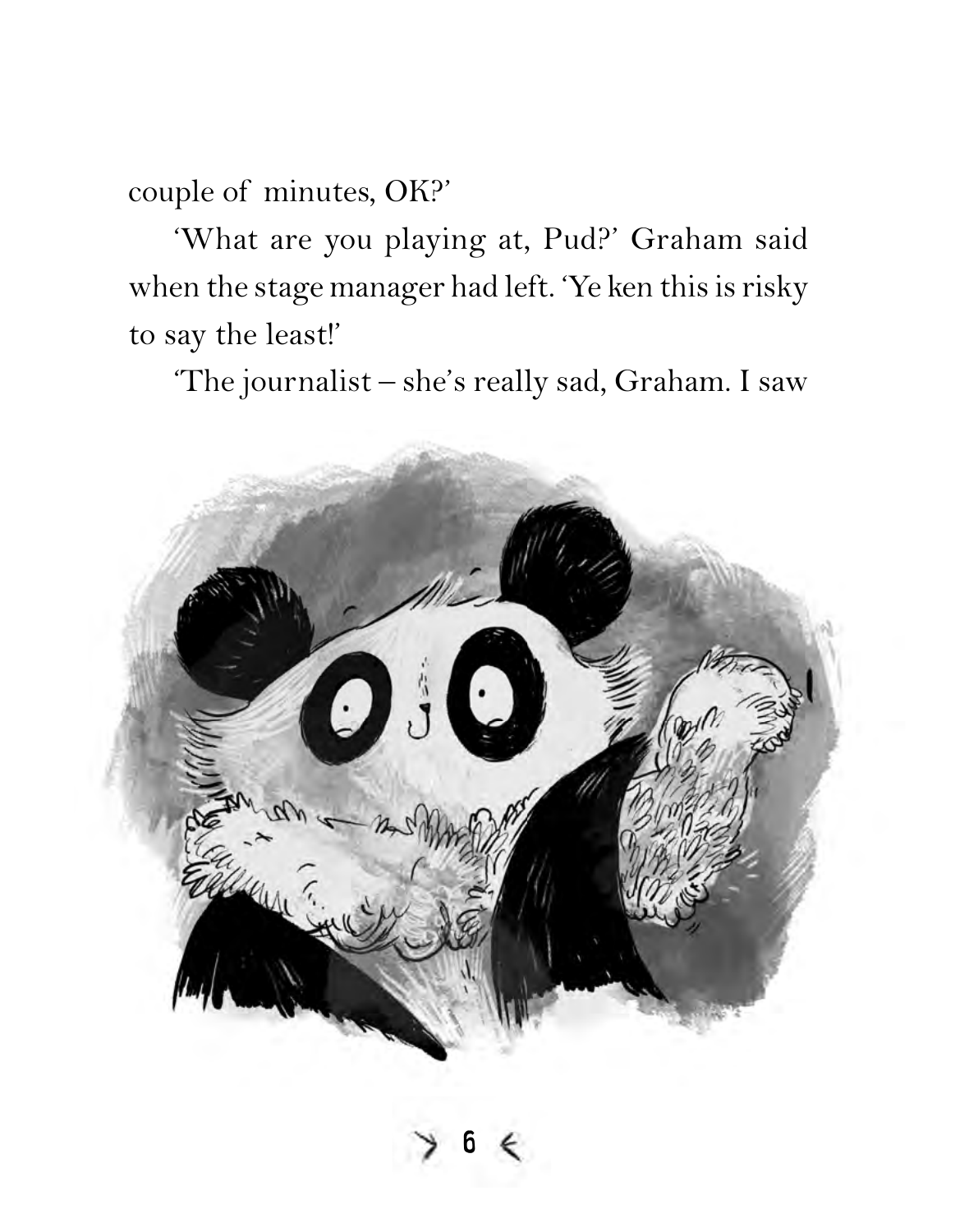her in the crowd. She wasn't even laughing! This interview should make her smile.' Pudding smiled broadly at Graham and his expression softened. 'I promise I'll keep quiet, OK?'

'All right, pet. You've a kind heart, you know that?'

'Doesn't mean I won't enjoy the interview too!' Pudding swirled a pink feather boa around her shoulders. 'I'm ready for my close-up!'

Graham chuckled. 'Watch it – the fame might go to your head! We'd best be careful, though. It's one thing for you to pretend to be a person in a panda suit on stage, but close up . . . I wonder if we should glue buttons on to your fur – make it look more like a costume.'

But there was a knock on the door, and before Graham could stop her, Pudding sang, 'Come in!' before slapping a paw over her mouth in horror.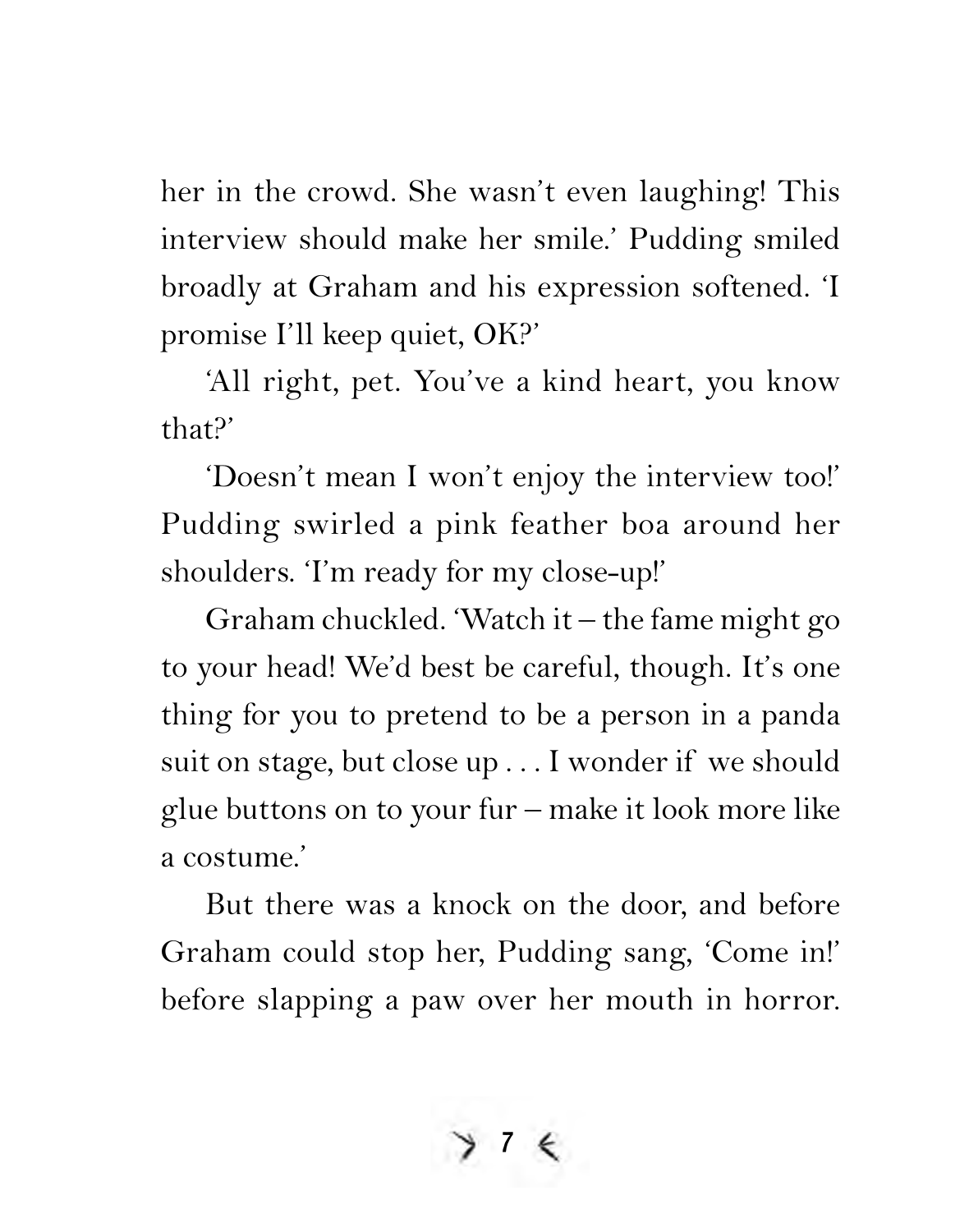The door opened and the sad lady from the audience peered into the dressing room.



Graham cleared his throat. 'Sorry, hen. Do come in. Had a bit of a frog in my throat there,' he said gruffly.

The journalist was exactly as Pudding imagined a glamorous journalist should be. She had long smooth blonde hair, perfect make-up, a neat suit and a designer handbag.

Graham shook her hand enthusiastically. 'Pleasure to meet ye,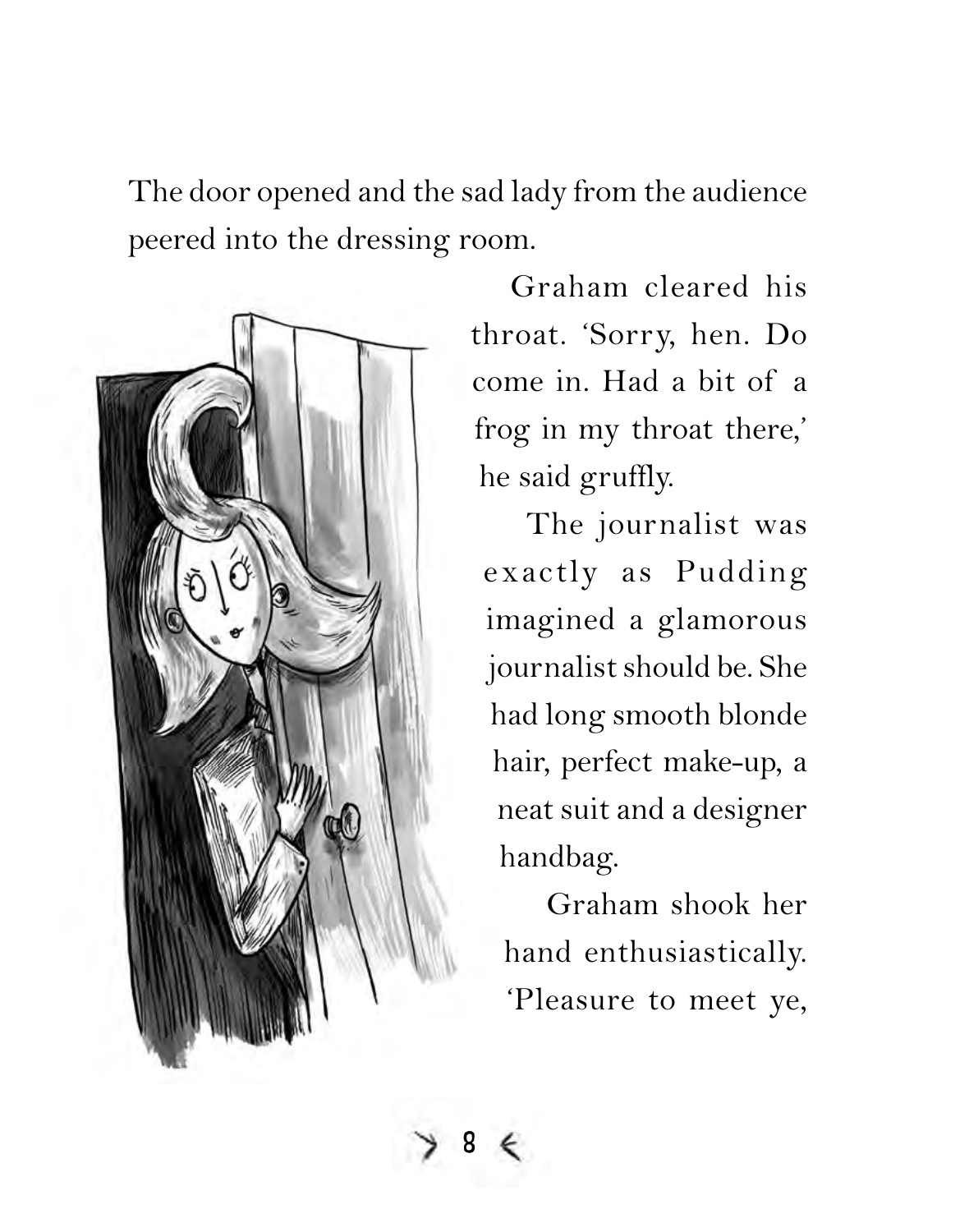Penelope. I'm—'

'It's Penni, actually. Penni P,' the reporter interrupted. She reached a hand out cautiously, towards Pudding. 'And who are you? Really?'

'She's Pudding,' Graham said quickly, shooting Pudding a warning glance.

Penni reached into her handbag for a small leather notebook and offered Pudding a measured stare. Pudding nodded and smiled, holding her tongue. She suddenly felt a little deflated. Penni hadn't even said thank you for the interview – and she didn't appear to have cheered up at all!

Penni forced a tight-lipped smile and turned to Graham. 'So, Mr Campbell, how did you think up the idea for *Panda-mime*?'

Pudding and the Campbells had a ready-prepared story for the inspiration behind their sell-out show. Obviously, they couldn't very well tell the world it

 $9 \le$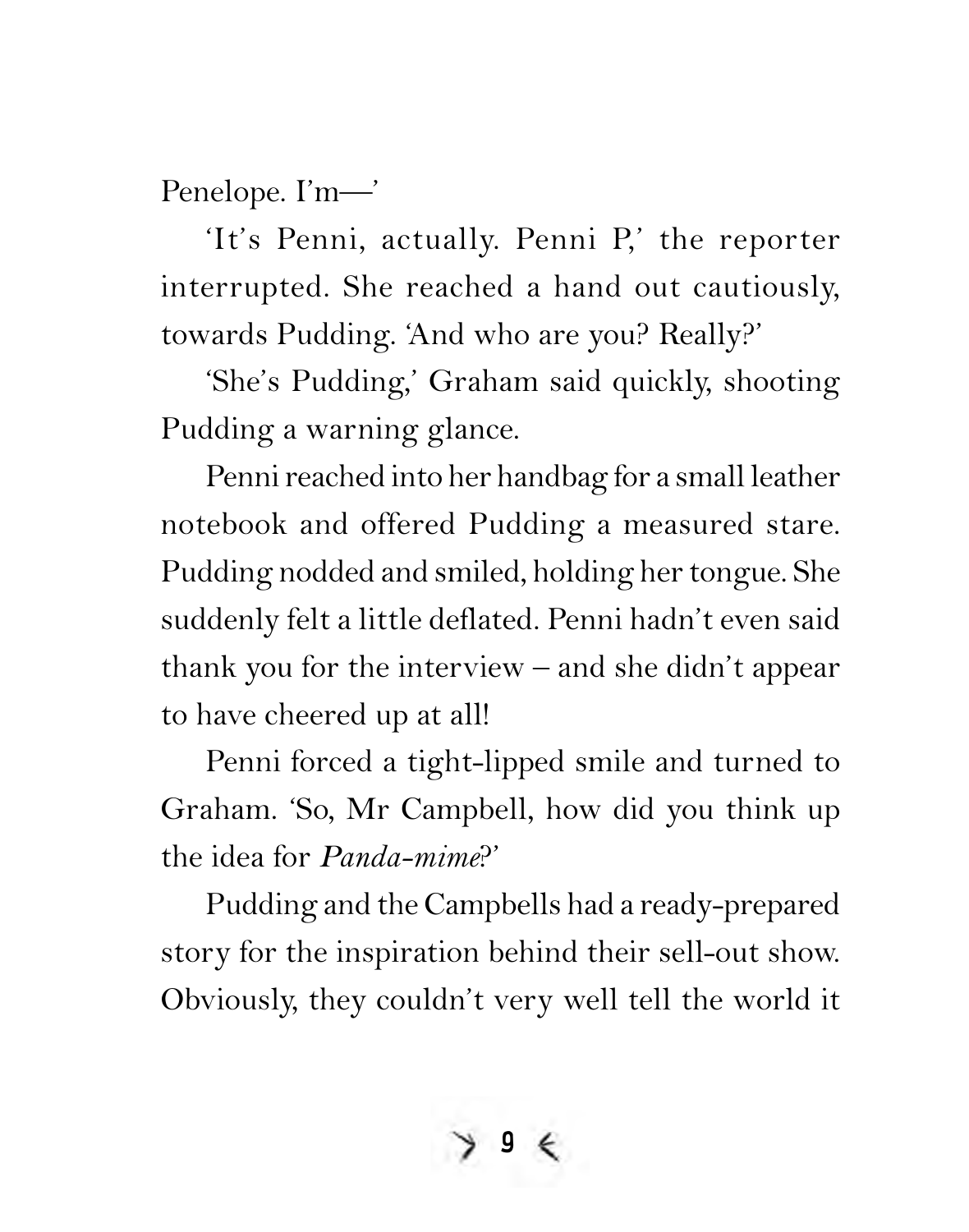was easy to create such a panda-tastic work of genius when half of the act was, in fact, a *real* panda.

'Well, actually, it was my daughter Tabitha who started it all. She absolutely loves pandas, has them all over her bedroom – panda pyjamas, bedcovers, snow globes . . .' Graham pulled his phone out of his pocket. 'Here, I've got some great pictures.'

Graham scrolled through photos of his children without noticing that Penni was looking everywhere but at his phone.

'May I take a look at the costume?' Penni said abruptly.

'Well—'

But Penni P had already walked over to Pudding and looked her up and down, then round and round, like everyone always did – searching for the zip or buttons in the costume. Despite her good intentions towards the woman, Pudding felt herself bristle

 $\rightarrow$  10  $\leq$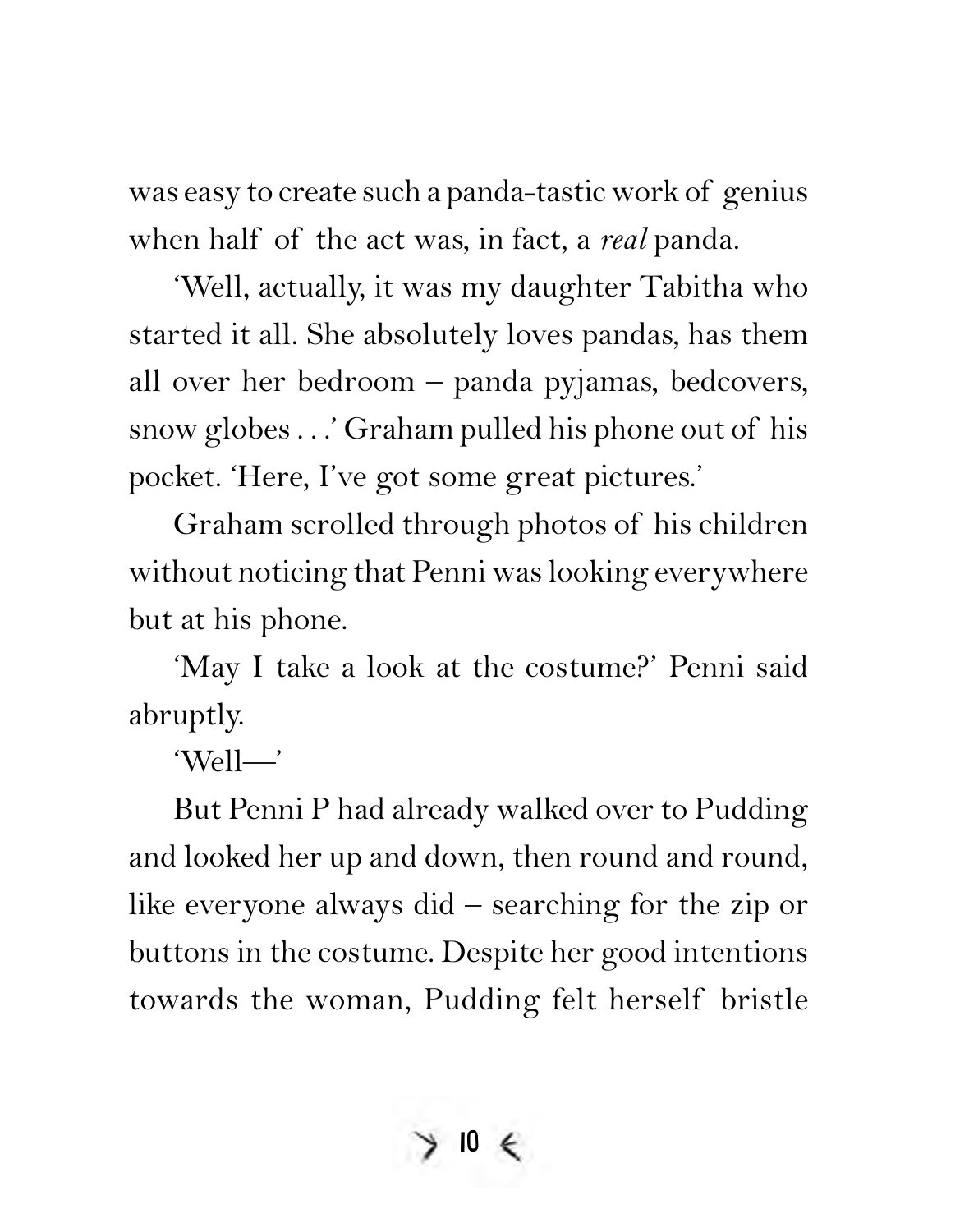slightly. How rude!

'Perhaps if you told me who's inside the suit, my paper would print an exclusive story – it might

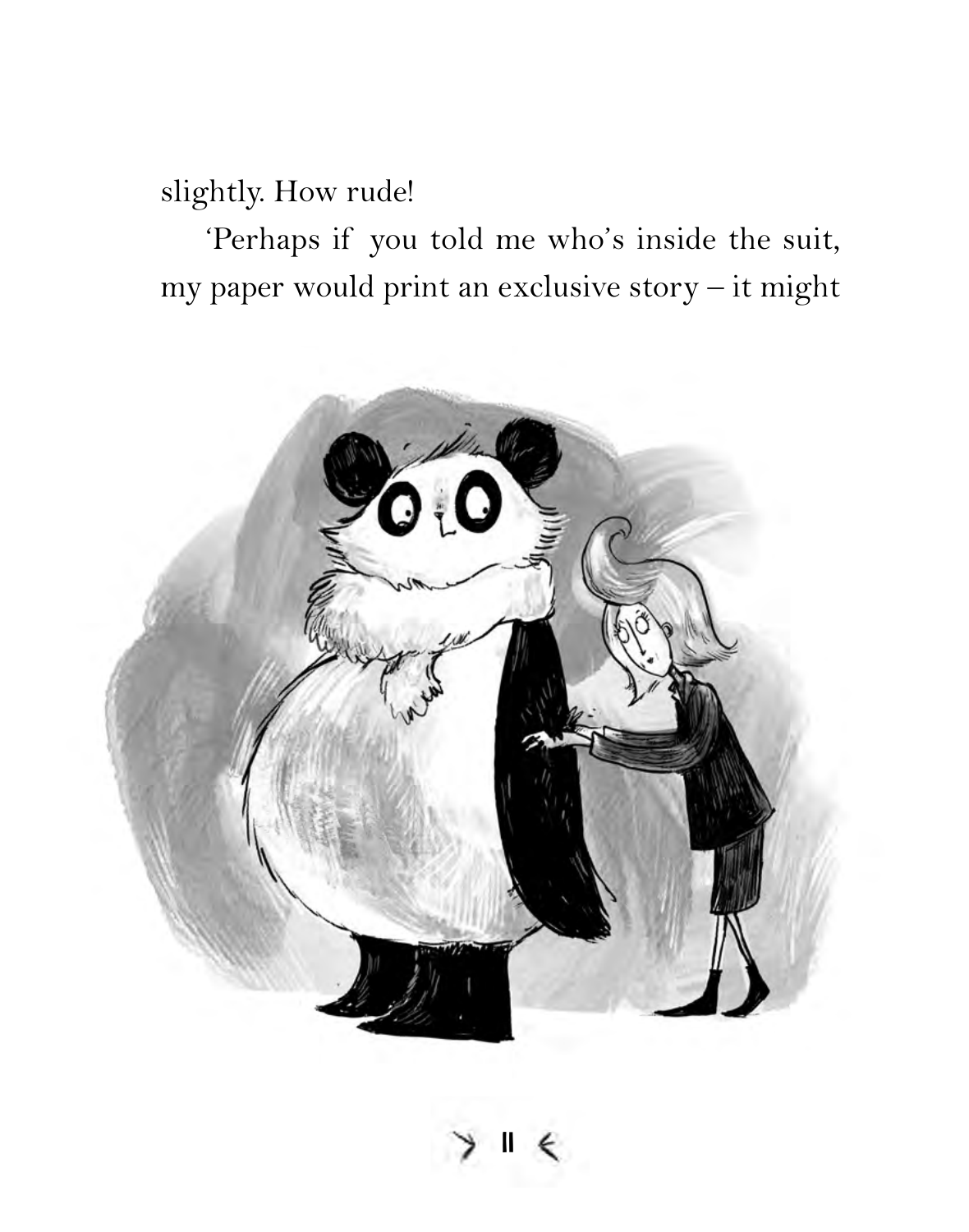even end up on the front pages, who knows? Great publicity for you.'

'We'd never reveal that, I'm afraid,' said Graham. 'The mystery guest on stage is absolutely top secret.'

Penni tapped her pen against her lips. 'What about if I guess, and you say "yes" if I'm right? Apparently Jodie Whittaker bought a holiday home in the area recently. Have you got Doctor Who in there?' She stroked Pudding's arm and Pudding felt her fingers sinking into her soft, warm fur. 'So realistic.'

Pudding didn't care for being prodded and poked. She stretched out a paw and gently ruffled Penni P's hair until it stood up on end – see how she liked it! That stopped the reporter in her tracks. She pulled away and turned towards the Hollywood mirror to smooth down her no-longer-perfect hair.

Pudding loved her dressing room – the lights on the mirror made her feel like a real star, as did

 $\rightarrow$  12  $\leq$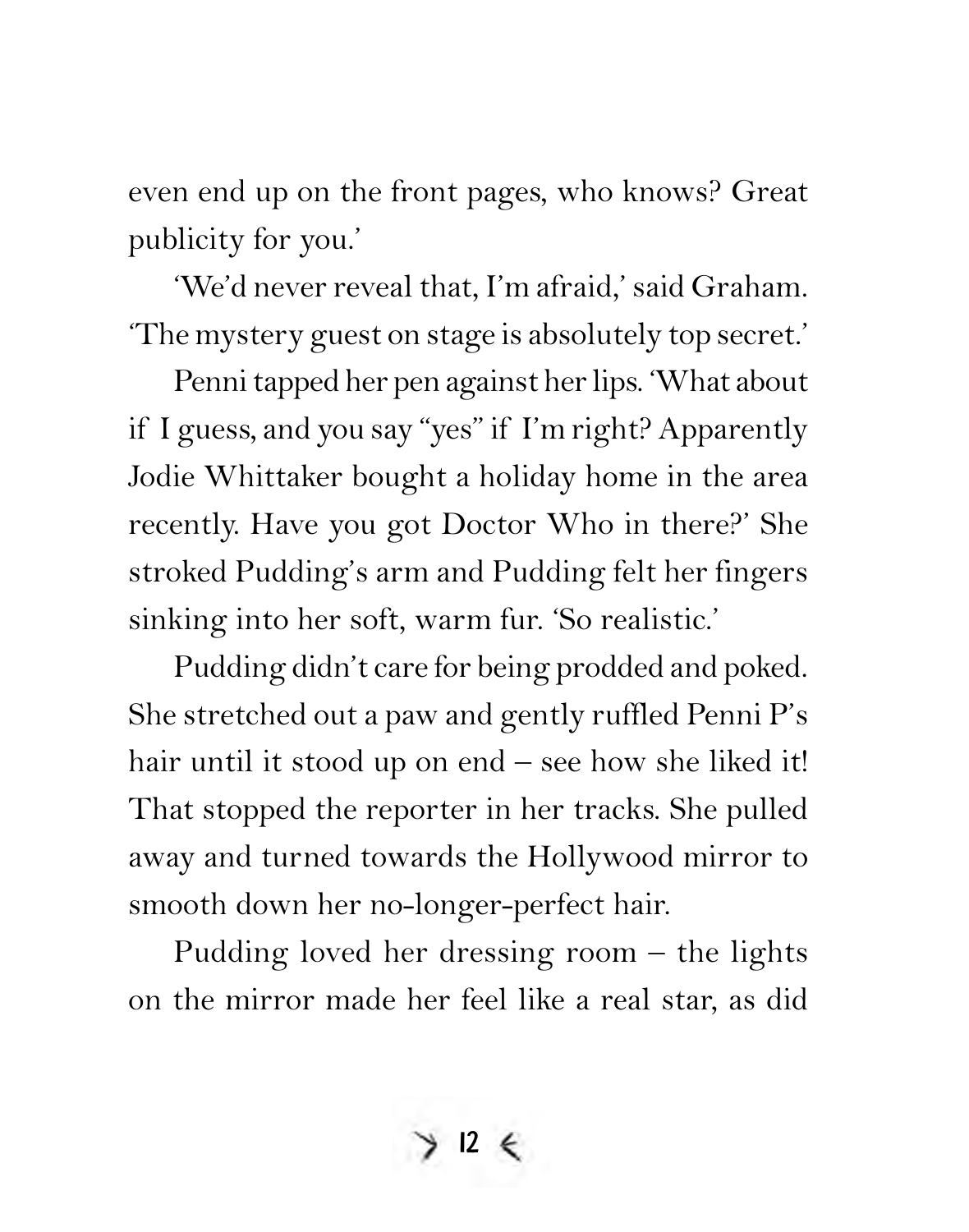the hatstand in the corner, which was draped with colourful scarves, boas and beads. There was *Mary Poppins* memorabilia everywhere, from little dolls, to kites, to a signed photo of Dick Van Dyke and the penguins. The table itself was barely visible under cards and drawings from fans and well-wishers, and tucked in the corner of the mirror was a photo of Gerald, Pudding's former zookeeper friend at Edinburgh Zoo. Next to her fur-brushes and fur-spray was a large glass of water filled with juicy bamboo stalks. Pudding licked her lips.

Graham gave a little cough. 'So, Miss, er, P? What else can we tell you about the show? Or have

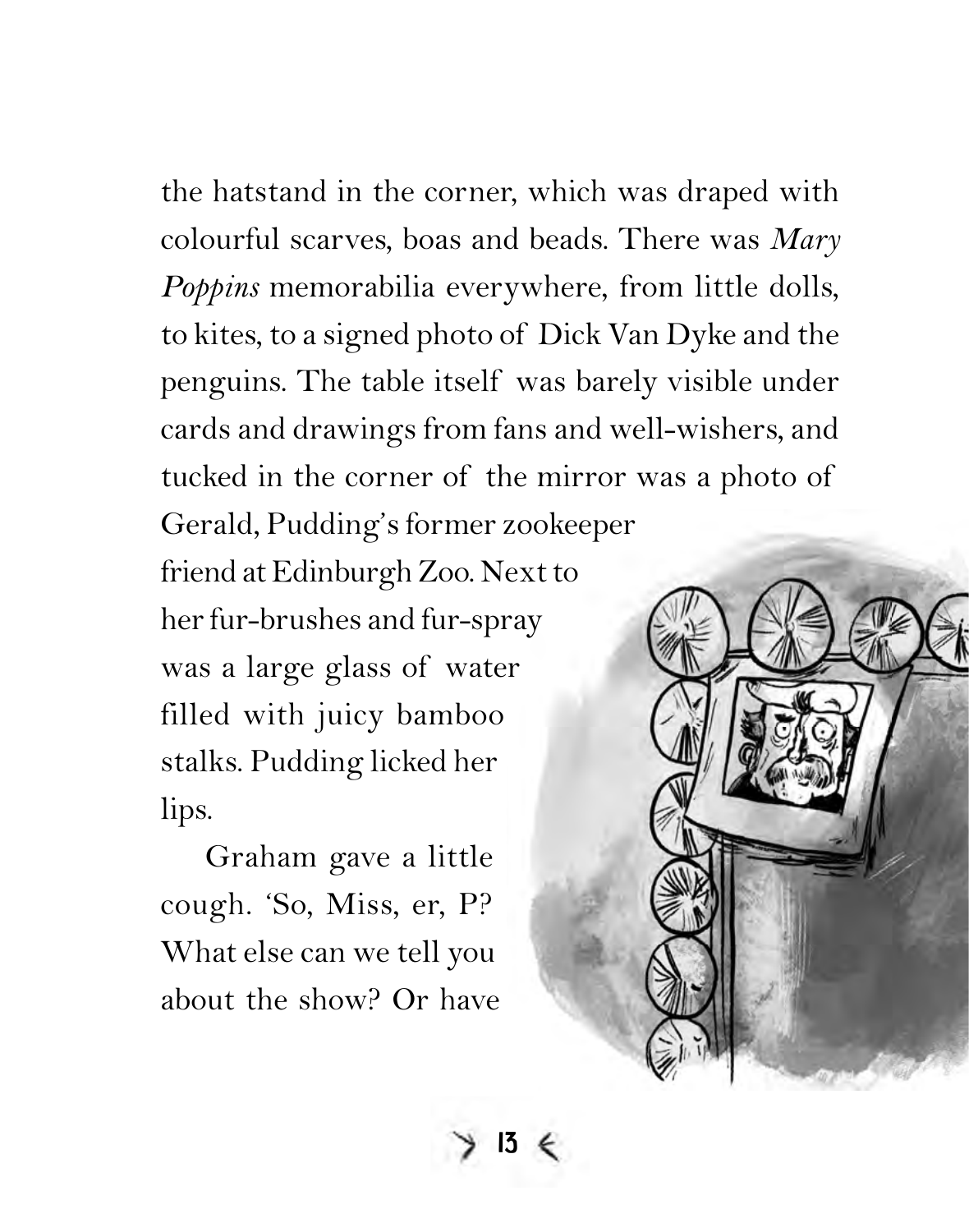you got everything you need?'

Penni seemed distracted, more like she was doing complicated maths in her head, rather than fixing her hair. She stared at the photo of Gerald, and the bamboo and the picture of Mary Poppins with a small cut-out of Pudding's face in place of Julie Andrews, as if that were more interesting than the giant panda sat beside her.

Pudding began to worry that they weren't going to get a good review and that perhaps she should start singing or juggling, when suddenly Penni appeared to figure out whatever it was that was bothering her, and her face transformed. She smiled a big, flashy, toothy smile, just like all the children used to at the zoo, whenever a grown-up with a camera phone mentioned 'cheese'. When she smiled like that, Penni P was radiant and sparkly. Pudding's heart felt warm; they really *had* cheered her up.